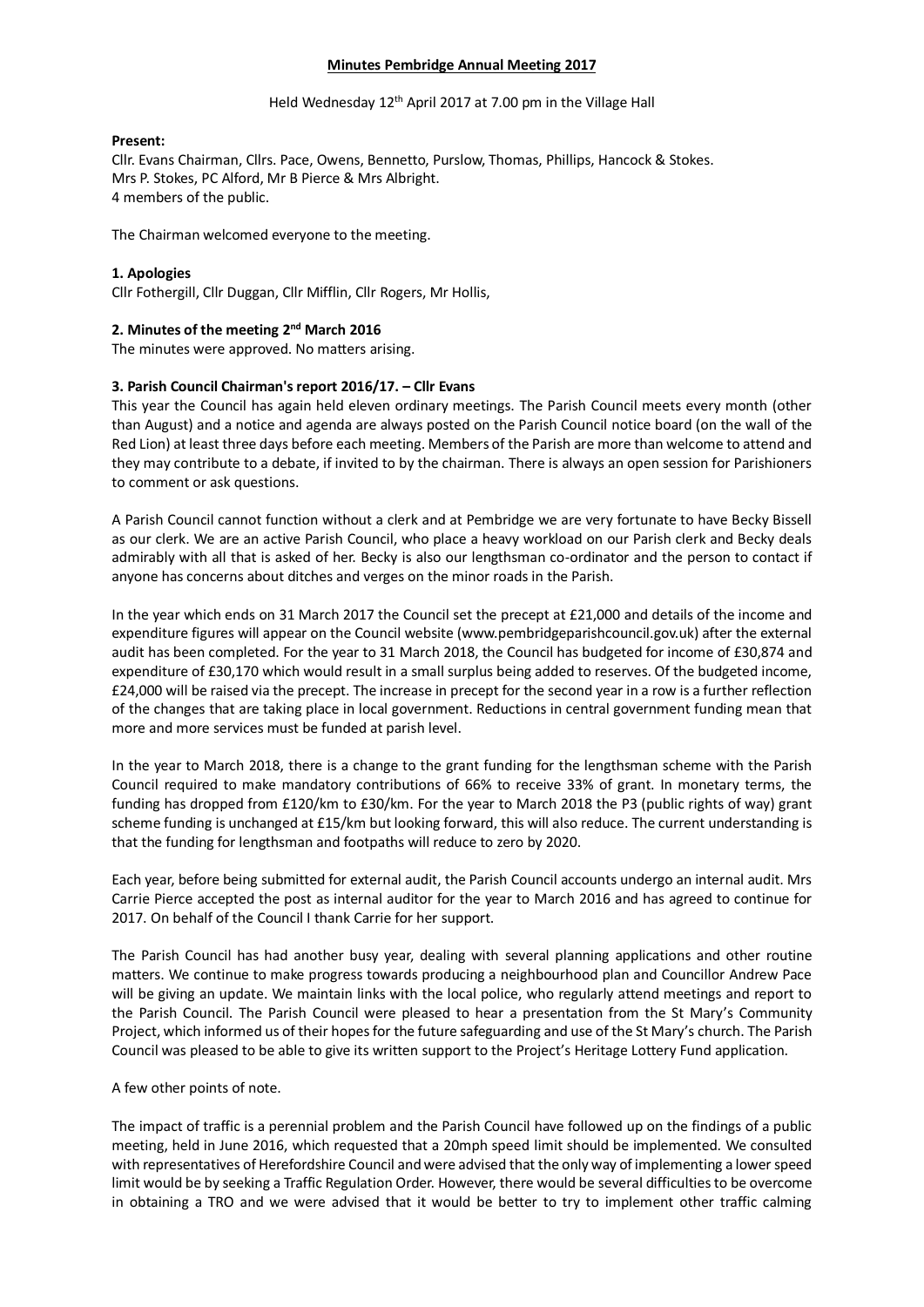measures, such as a gated entrance to the village. As well as speed, there have been further problems caused by parking near the entrance to the school. The Parish Council have met with the headmaster and with Herefordshire Council and it has been agreed that zig-zag white lines will be used on the carriageway to prohibit parking where it is dangerous for children and inconvenient for other road users.

During the year, the Parish Council have made progress in taking ownership of the public car park and toilets. The contract to transfer ownership has been reviewed by our appointed solicitor and we are awaiting the final approval by Herefordshire Council for the transfer to take place. The Parish Council has continued its review of facilities on the Millennium Meadow (although the site itself is occupied under licence from the Pembridge Amenity Trust) and plans are in place to install new equipment, some of which will be suitable for use by children and adults. The Parish Council hopes to be able to fund a substantial proportion of these costs from grant money but it is almost inevitable that a contribution from Parish Council funds will be required.

The Parish Council has a duty to protect the ownership rights of the community relating to common land and the village green. We have contacted everyone who has a direct access onto the village green and having received the necessary evidence from each property owner, we have agreed to the access points that currently exist. This does not mean that any further rights of access can be granted. It is a criminal offence to encroach on a village green and the Parish Council has a duty to remove any encroachment. An encroachment will be any structure built or otherwise constructed on the village green. Unlike a right of access, there is no mechanism in law to grant permission for any encroachment.

Details relating to these items and more can be found in the minutes of Parish Council meetings, which are posted on the parish council website (at [www.pembridgeparishcouncil.gov.uk\)](http://www.pembridgeparishcouncil.gov.uk/). The website has been well maintained on behalf of the Parish Council by Bob Pierce and it contains a wealth of information, which is sadly underused.

It would be wrong of me to make my report without a mention of the work done by the Pride in Pembridge volunteers. They continue to work tirelessly to make the village attractive to locals and tourists alike and on behalf of the Parish Council I thank them for all that they do.

As usual, I will conclude with some further thanks. Thank you to the volunteers who help to keep the Parish running smoothly; to the teams of parishioners who involve themselves in the erection of Christmas trees and lights; to the Good Neighbour Scheme for providing such a valuable service and to the volunteers that look after the speed indicator device. Thank you to Tony Norman who continues as tree warden and importantly, as our flood warden. Thank you to Judy Rogers, who along with Bob Pierce has taken over the volunteer editorship of Pembridge Parish News and further thanks to Bob Pierce for looking after the Parish Council website. Thanks to Michael Hancock, who is not only our footpath officer but also our local correspondent for the Hereford Times.

Last but not least, my personal thanks go to the vice-chairman, Andrew Pace, and to all my fellow Councillors for the many hours that they dedicate each year to Parish matters.

## **4. Parish Matters raised**

None

## **5. Police report - CSO Allford**

Crimes from the 31st of March 2016 to 1st April 2017 a total of 14 in the categories of burglary dwelling (3), 2 of these were at the holiday cottage in the middle of a wood at Lyonshall. Burglary non-dwelling (4), criminal damage 3 and all these were detected. Thefts 4.

For the same period the year before there were a total of 18 crimes, so figures are down, which is encouraging. This is only just over 1 crime per month which goes to show that we live in a very low crime area and just goes to prove that Herefordshire is a safe place to live.

Your local policing team at Kington is policed by PC Jo Ellis supported by CSO Dave Boden and myself. We deal with all local issues and are supported by our colleagues from Leominster. Only last night a high-risk missing person was reported and officers were making their way from several stations to assist in the search. Gladly the missing person was found very soon, but it goes to prove that we are a big team and can call upon a lot of people quickly to help us if we have a major problem.

We continue to work closely with the local community and attend Parish Council meetings when we are available or send them a report.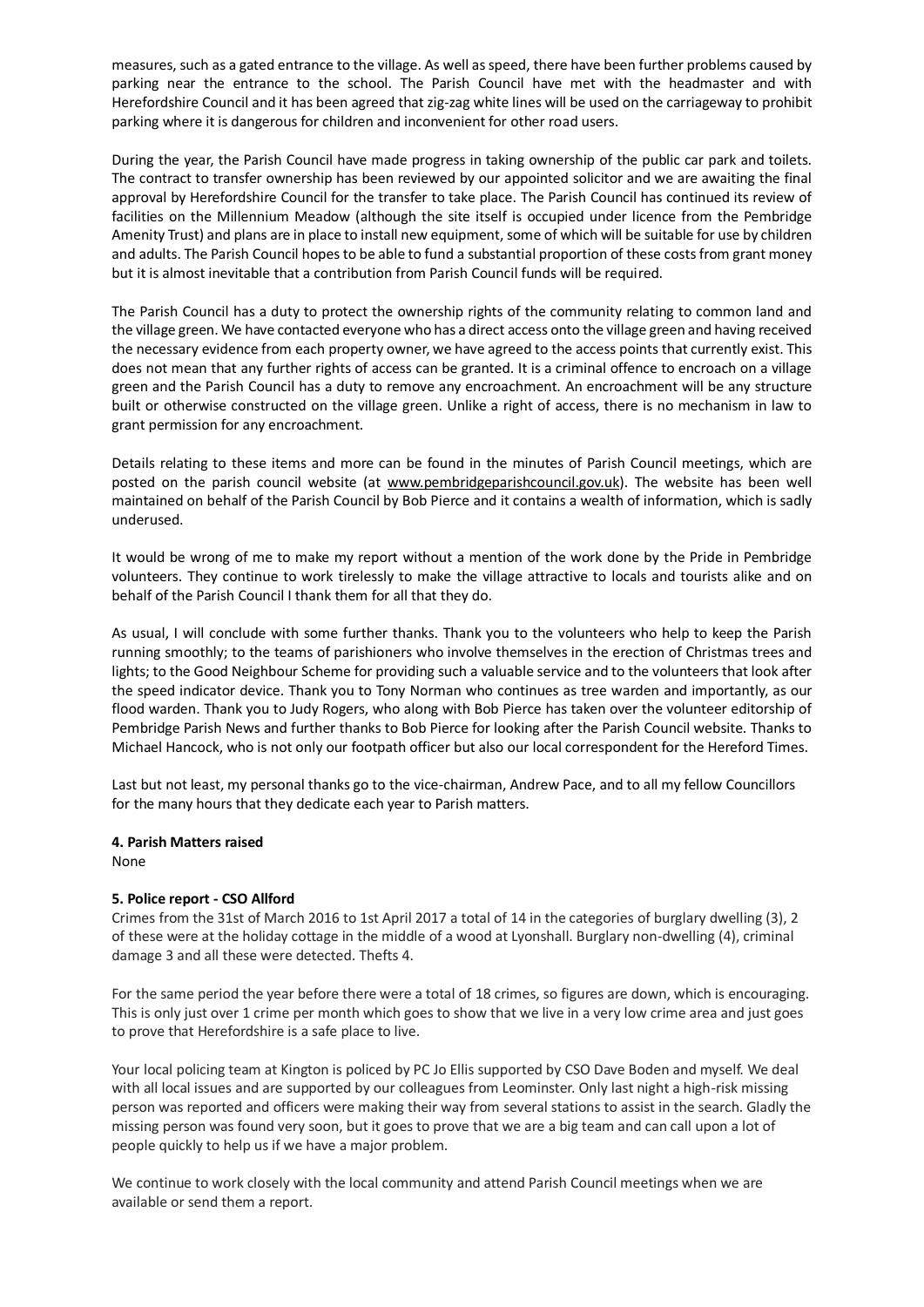I always take the year 6 pupils at the school for cycle training each year. This is an excellent way of getting to know the pupils and they learn not to fear the police. We also go into the school when requested to give talks.

We run out of PACT surgery every 5 weeks in the Old Steppes by kind permission of Sam. We have given out timer switches and some portable alarms which have been very well received. The next PACT surgery is on Thursday 4th May between 11.00 a.m. to 11:30 a.m.

As part of the Kington Safer Neighbourhood Team I would like to pass on my thanks to the Pembridge Neighbourhood Watch Team. They are truly committed to the cause and are a source of excellent information. Last year we ran a property mocking event at the Village Hall and the neighbourhood watch Team now have a stock of Cremark to overtly security Mark all your power and hand tools. Just contact one of them and they will only be too glad to make your property for free of charge.

Regular updates about crime in your area can be emailed to you by logging on to the West Mercia website and follow the links to community messaging service.

Please remember to inform us of all incidents by phoning 101. That is the only number you need to remember and this number is the same for the whole of the country. Please remember if you don't report it we don't know it's happening. By working together, we will make Pembridge and even safer place to live.

## **6. Head teachers report – Mr Rob Hollis**

The school's achievements remain strong. Last summer's results at the end of Key Stage 2 (children age 11) were at or above national averages and our combined percentage for children reaching the national expectation for reading, writing and maths was 75% compared with a national 53%. The excellent team of teachers and teaching assistants work creatively to ensure that our children have a broad and balanced curriculum where Christian values are at the heart of our relationships with each other, our families, visitors and the community at large.

It has to be said that attaining these excellent scores are despite extreme financial pressures which you will have heard about in recent weeks in the national media. Earlier this month, the Governors and I held a meeting in school with parents which outlined the range of **unfunded** costs to us as a school:

- 7 years of 1% pay rises
- Employers contribution to Teachers' Pensions up 2.4% since 2015, and up again another 1.5% in 2019
- National Insurance up an average of 3% due to ending pension contracting out rebates
- Local Government pension schemes for Teaching Assistants (TAs) up 8.8% since 2015
- Deficit in Hereford and Worcester Pension Scheme mean contributions for TAs is 34% of salaries
- Overall price inflation up 1.6% no increase of funds by Government since 2010.

You may have heard of the 'fairer' funding formula for schools which may increase Herefordshire's income for schools from the Government – by just 0.1% on average! Many larger primary schools in Herefordshire will lose tens of thousands of pounds. A small school such as Pembridge will probably not gain anything unless we have an increase in numbers of children. We have 82 children currently; though a further 3 children will start after Easter. In September, we welcome 14 Reception children with 7 Year 6 children leaving us – so we are increasing in numbers slowly.

So, what are the choices for us as a school? We have several options to work towards and which the Governors are exploring:

- Every school should ideally keep staff costs at 80% of income our current staffing level is around 90% but this enables the school still to have four classes and support all our children positively.
- 'Soft' federation of schools local clusters sharing ideas with potential staff savings.
- Shobdon and Luston primary schools have taken this further 'hard' federating together with an executive head. Sharing heads is now more and more common throughout the county.
- Becoming part of an Academy chain or trust of schools e.g. Bishop Anthony Educational Trust and Herefordshire Marches Federation of Academies – with shared expertise, shared funding and shared ethos/vision.

No decisions have been taken but the school must be ready to act swiftly should an opportunity arise.

We are also working more closely with Pembridge Pre-School to ensure a positive transition and help support pre-school children achieve the readiness for learning in a primary school. It would seem a sensible idea to bring the Pre-School into a purpose-built building in the school grounds so that these links could be further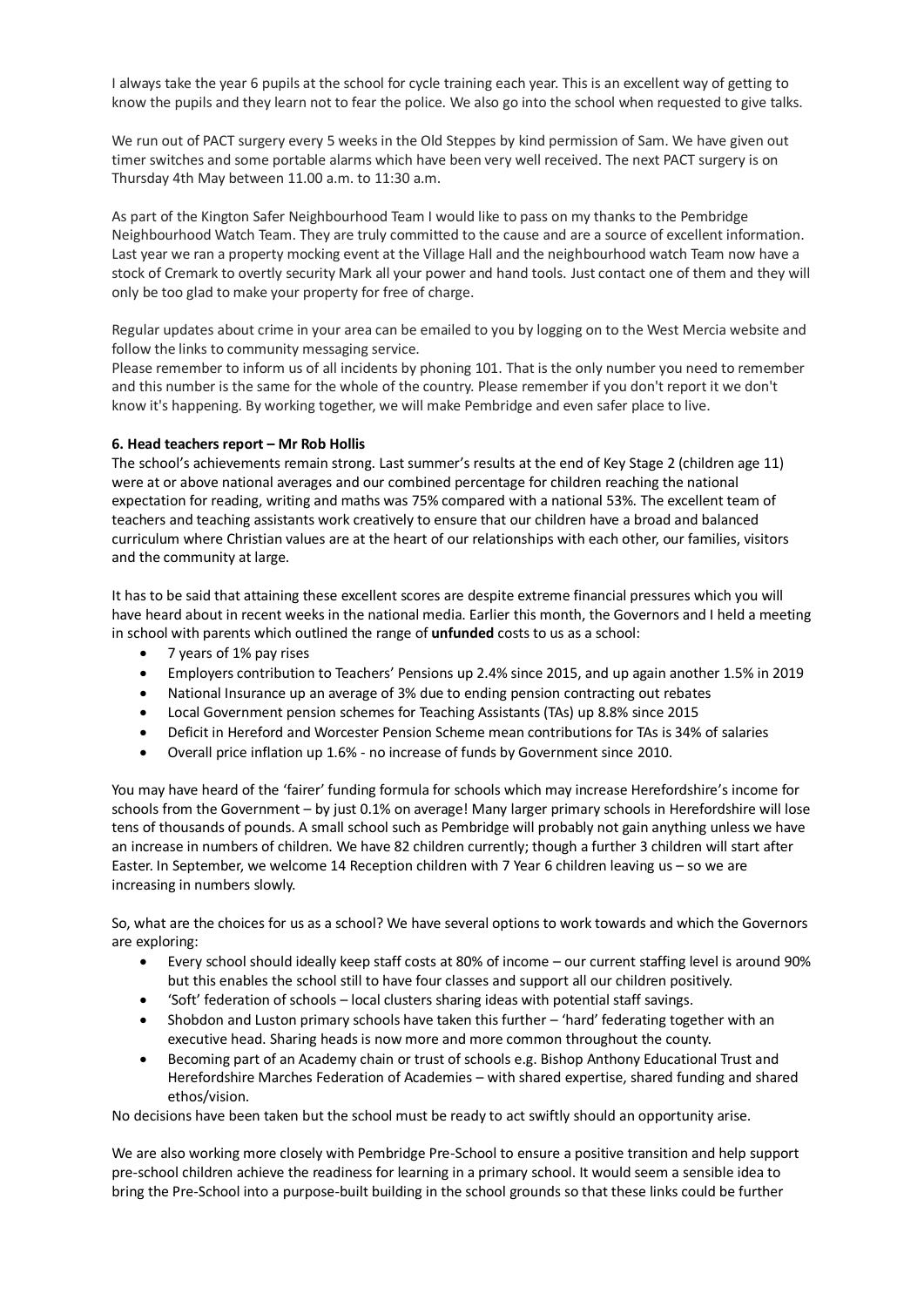strengthened and we could offer five-days-a-week wrap-around child care.

We recognise our special place in the village; however, I am conscious that the A44 frontage does not do us, as a school, justice – or encourage members of the public to have the space to reflect and make use of the area around the war memorial. This could be a wonderful opportunity to develop but would need to be 'entrusted' to a charitable group to gain funding for improvements.

Our link with St Mary's, Pembridge and the wider community is strong though we do miss not having a Rector who would do so much to link families, church and school together. The wider community knows how important our school is in the village and I appreciate their support – large or small, physical or in prayer – as this keeps us going in mind, body and spirit!

### **7. Village Hall Report**

The Village Hall continues to be well used by a diverse spectrum of people – ranging from community groups such as The Good Neighbour Scheme, preschool and WI, to more commercial (but regular and profitable) bookings such as the Auction, and one off events such as exhibitions and birthday parties.

At the moment, we seem to strike a good balance of commercial and community usage - which allows us, unlike most other Village Halls, to run as a financially self-sufficient and independent facility - without relying upon the PC or precept reserves for ongoing support and maintenance.

The efficient, cost effective and professional running of the hall is undoubtedly due to the small but dedicated committee and the volunteer services of a handful of people – and my sincere thanks go especially to Chris, Joyce and Sarah. Their work and selfless time giving cannot be underestimated.

It is a testament to her unique dedication that Joyce - who actually asked to resign as Treasurer around 100 years ago - still diligently attends the books and makes sure all matters financial (and otherwise) are in tip top form. Sarah P took a more radical approach to her 'retirement' recently and stood down from the Caretaker role with no possible option for a protracted replacement search. Fortunately, her shoes were filled by Sheena Palmer who joins us as caretaker along with two new committee members.

Our meeting agendas are fairly straightforward - with urinals, bollards, the urn and dog mess featuring regularly. We have not spent much this year, after a few years of larger investments, mindful that our reserves are dwindling and that we may well have larger maintenance issues to deal with in the future. New tables have been purchased though and we hope users can see the improvements undertaken.

We believe that there will be more difficult decisions to face in the coming years but remained committed to ensuring the Village Hall functions well as a fundamental amenity for the Parish. We understand that there is a likelihood that the VH may be surrounded by housing land in the emerging NDP, but trust that the NDP will also seek to protect our function and ability to serve the community – both now and in the future.

We are always open to suggestions and ideas and would gladly welcome other committee members if someone feels they have an hour or so to spare.

#### **8. Pride in Pembridge Report**

2016 has been yet another very good year in Pembridge, and for Pembridge.

The decision not to enter the 'In Bloom' campaign was taken, and despite this I believe the PIP group has maintained the village to a very high standard, with weekly litter picking, cleaning, tidying, weeding, and of course regular mowing and strimming. All without the pressure to meet a judging deadline.

The previously planted snowdrops largely rested themselves this year, but the daffodils in the moat were a delight, as were the planters at either end of the village, and on Bridge St. The natural planting on top of the wall in Bridge St looked wonderful, the baskets on the railings outside the shop and gallery were, as usual fantastic, and gave so much colour, and gave such a welcoming feeling Further planting of spring bulbs is planned for the moat.

The Open Garden weekend in June was a great success, with almost 200 paying visitors enjoying a very special place and of course teas and cakes. The week end raised almost £500 for PIPs.

A more recent success is the award from The Big Lottery fund of almost £10,000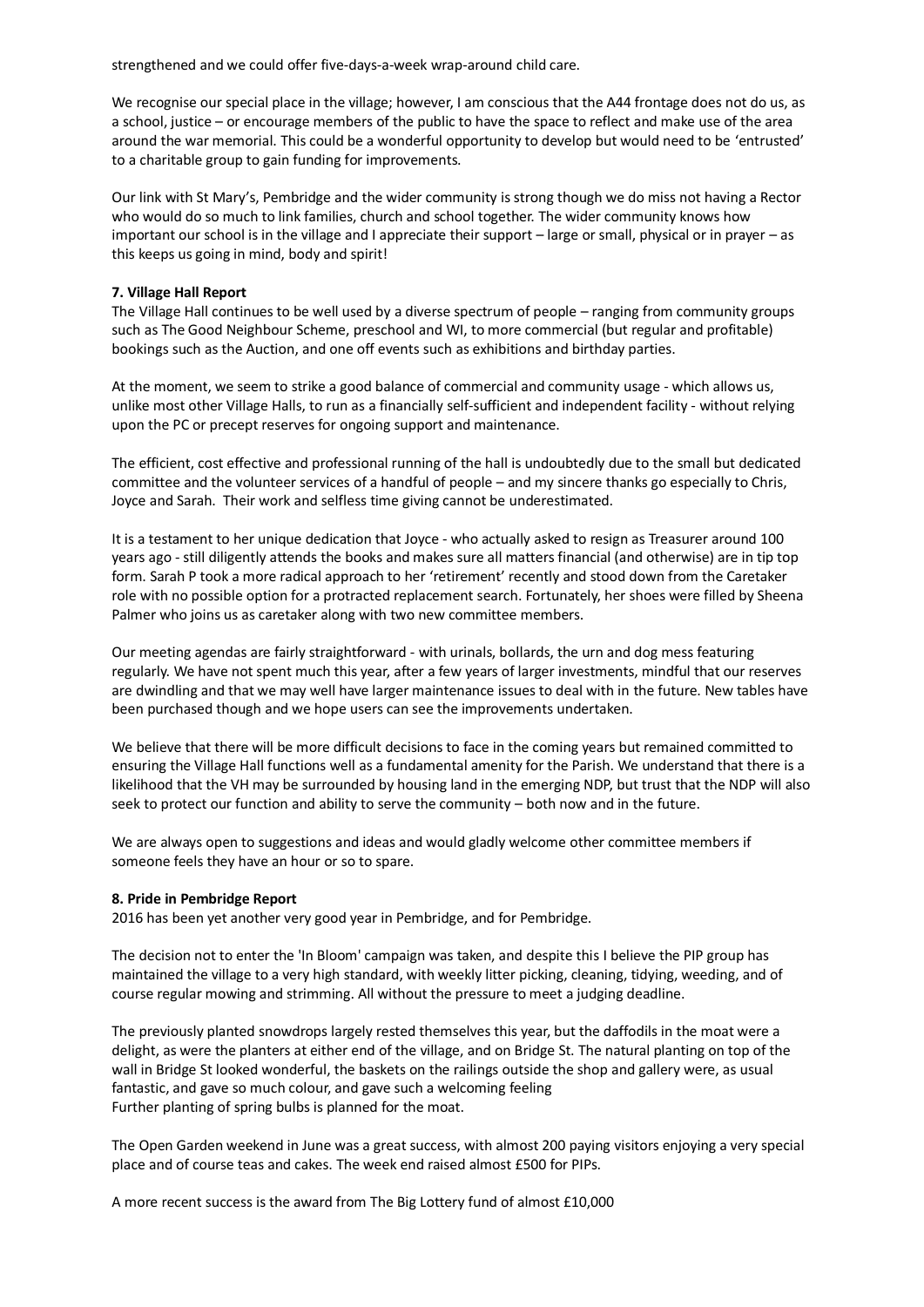to extend the wooden boardwalk in the conservation area alongside the river, and to purchase some more waste bins and seating. A local contractor has been appointed do the work required next Spring.

My thanks go to every one of the PIP team, for all your efforts over the last year,

We are fewer this year than last, with David Williams leaving, and my lack of work ethic, but welcome Colin and Jose who I am sure will enjoy being part of PIPs.

I particularly want to thank Philip and Judith for opening their garden in June, I know it was a huge amount of work for you, but very enjoyable and worthwhile.

I want to thank Suzanne for working her magic with both winter and summer planting of baskets.

I also want to thank the Parish Council for their continued support, and to all the businesses that made very generous donations.

## **9. Pembridge Amenity Trust Report**

The trustees met once during the year to 31 March 2017 and I thank my fellow trustees for their input and support throughout the year. I thank Suzanne Wenczek, who is our honorary secretary and Jan Harvey who is our now honorary treasurer for their support.

### Market Hall

As reported previously, some minor repair works are required but the building is otherwise in good condition and no major works are anticipated at present. We will of course continue to monitor this precious asset and undertake any maintenance as necessary.

### Car Park & Toilets

The lease of the car park and toilets from Herefordshire Council is scheduled to run for another 8 years, with an expiry date of 15 March 2025. However, with the Parish Council in the process of acquiring the freehold, a new lease will soon be required. The running costs of the car park and toilets are underwritten by the Parish Council. The benefit of this arrangement is that as a registered charity, the Pembridge Amenity Trust can operate the car park without having to pay business rates.

Thankfully, there have been no serious problems with the car park or toilets during the last year.

#### *Millennium Meadow*

I am pleased to report that the large boggy area at the entrance to the Meadow, near to the children's play area has now been dealt with by constructing a stoned entrance. The fence around the children's play area has been removed for safety reasons and there is no proposal to replace it. There have been problems associated with dog fouling and we have tried a variety of measures to overcome the issues. However, a small minority of dog owners seem either unable or unwilling to clear up after their dogs. For this reason, the decision was taken to order that dogs should be kept on leads whilst in the Millennium Meadow.

#### *Bell Tower*

There have been no problems with the bell tower or clock during the year. My thanks go to the volunteers who keep up the tradition of winding the bell tower clock.

The bells in the tower continue to be used for weddings, some funerals and by visiting groups of bell ringers and this generates a small amount of income which goes towards the running costs and upkeep of the building. It is our continued aim to provide improved lighting and interpretation boards in the bell tower and there will hopefully be some progress this year.

#### **10. Parish footpaths report. – FPO – Cllr Hancock**

There are 42km of public footpaths and Bridleways in the parish of Pembridge. The parish is a member of the P3 scheme and has an allocated budget of £2450. Our current lengthsman Richard Mills continues as our P3 contractor.

This last year the Parish has concentrated using our P3 budget to complete a circular easier access walk on public footpaths around the main settlement in the parish using several kissing gates given to the parish by the Council. These gates were installed on PM59 (x2 with renovations to steps exiting Shekarty Meadow and exiting the Lynches), PM 60 entering the Millennium Meadow), PM 29 crossing behind Court Farm, the crossing Bearwood Lane, then the link between PM29 and PM27 at the top of Manley Lane extension. The only remaining slight problem to this route is a drainage problem coming from the Marshes Field behind the Village Hall onto Manley Lane.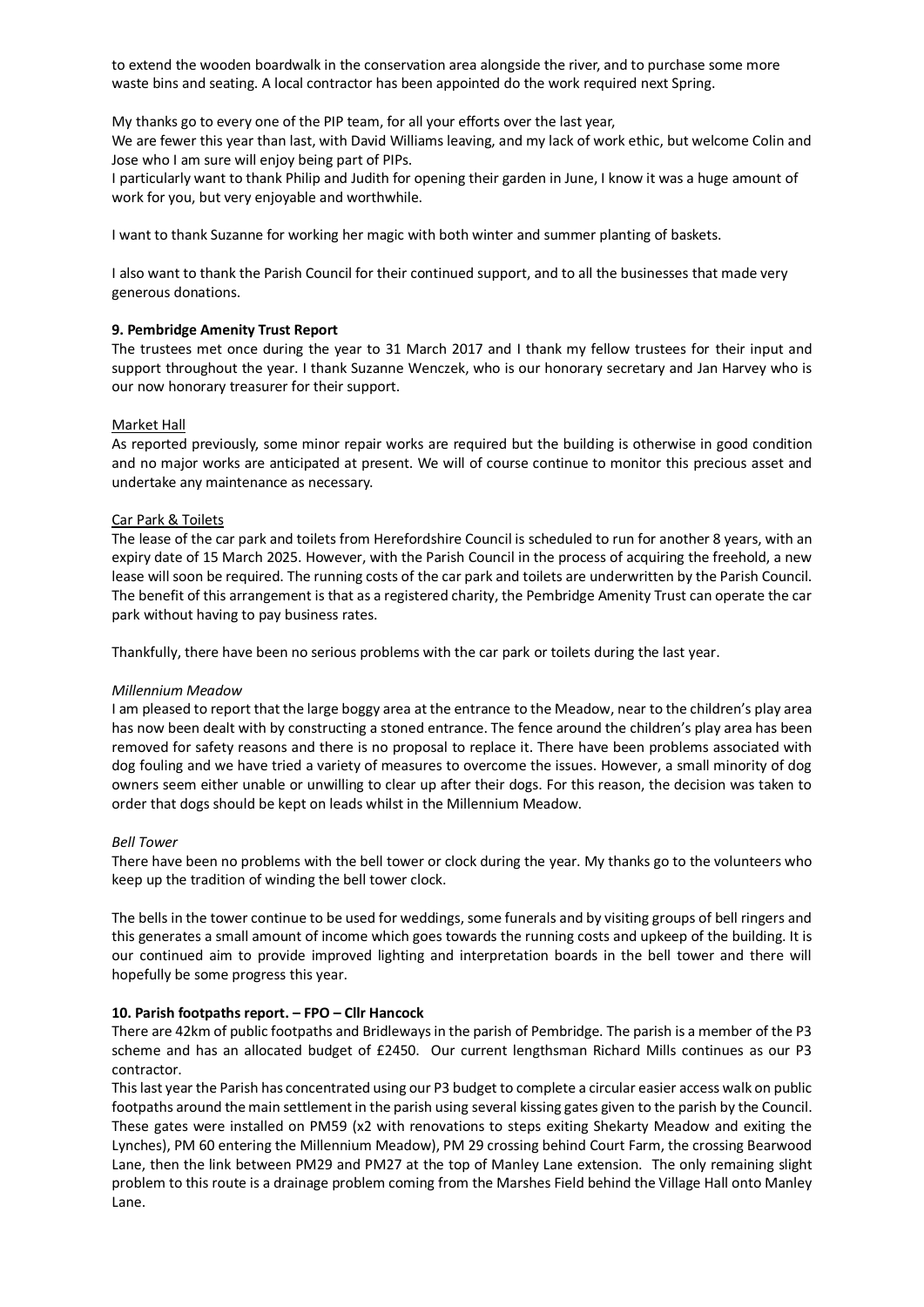We feel this route, encompassing as it does, the centre of village including all the retail businesses, the church, the market hall and many of the houses of medieval Pembridge will greatly enhance visitor experience to the village and the surrounding parish.

We are really pleased to have completed this renovation of this route and are hoping in the coming year to create a small pamphlet to accompany strollers using the walk – dependent on acquiring some funding.

We would like to thank the following landowners who co-operated so unstintingly with our efforts to complete this walk: Mrs Sue Adams-Wheeler, Mr Michael Bevan, Mr Garfield Evans, Mr Richard Jenkins, Mr Keith Johnson, Colonel Bridget Rose, Mr Alan Ryan, and Mr Barry Temple-Purcell. Our lengthsman Mr Richard Mills and his lads Tom and Patrick must also be thanked for their sterling and timely work.

It only remains now for our larger landowners in the parish to start to contribute to our growing plan to make our parish an enjoyable locale to visit, spend time and relax in our stunning countryside. It is important that this be achieved without visitors impeding farming activities or trespassing willy nilly and this can only be achieved if land owners meet their statutory responsibilities and keep their paths in good working order.

I have met with many of the larger landowners in the parish and talked about the paths that cross their land. We discussed how I can best support them in ensuring ease of access to these public rights of way without encouraging, or rather to discourage, trespassing. I have been able to bring several dangerous situations to their attention (rotten foot bridges, trenches and drains blocking access to stiles and gates, rotten stiles, inappropriate fencing hindering the proper use of stiles, insufficient or incorrect way markers, bulls in fields with paths). In this way, it is hoped to avoid any potential injury to visitors and other parishioners – and the resulting financial penalties and insurance to landowners. Despite this there is still much action needed.

This next year's focus will be on some of the VERY DANGEROUS ditch crossings that still exist in the parish. If you need help with identifying these or with addressing the problem I can be reached on 01544 387941.

By acting together, we can begin to make our corner of the county a safe and enjoyable place to live and visit. In this way, we will all benefit.

# **11. Pembridge Charities report. – Cllr Owens**

## **Alms house Occupancy:**

There are currently 10 properties available to let of which 7 have tenants at present. The homes at Duppa have need further refurbishment, 2 residents will need to be moved. There have been some problems with the listed buildings officer at Herefordshire Council delaying the works but work is expected to start soon.

## **Alms house Charges:**

Single Bedroom £27.50 per week

Double room £41.25 per week for tenants to be reviewed  $8<sup>th</sup>$  May 2017, there has been no increase since May 2015. There is currently a surplus of £2K in the accounts.

Tenants need to qualify to rent a property, living or working in the parish/surrounding parish of pensionable age with a need.

## **Trustees: -**

Looking to appoint an 8<sup>th</sup> Trustee, currently there are 7 trustees.

**Clerk:** Mr. Michael Coleburn continued as clerk to the trustees. **Charity Address:** Mr. M. Coleburn, Jubilee Cottage, Upper Hardwick, Pembridge. HR6 9HE Telephone: 01544 320115 Email[: pembridgecharities@live.co.uk](mailto:pembridgecharities@live.co.uk)

# **Charity Registration:**

Registered Number: 216294.

Future plans are hoping to build new residential homes in Lyonshall to fund new alms housing in and around Pembridge area.

# **12. Parish Council website report. – Mr Bob Pierce**

The site continues to be primarily a source of information about Council activities although there are also pages devoted to local services and groups. It provides access to Council minutes, agendas and other reports. Minutes are available going back to January 2007 and are much quicker to access on the website than on paper.

The number of visitors has steadily increased over the last 12 months. The server logs show up to 60 visits per day but this includes both automated and human visitors. Access by real people might be up to 20 per day but many of them may have arrived by accident while searching for something else.

In the past, we've seen a variety of search engines used to access the site, notably the Chinese site baidu.com and the Russian yandex.com. This year neither of those feature and Google is almost the only search origin. Many people arrive having entered the address directly or via a bookmark, in which case they are probably regular visitors.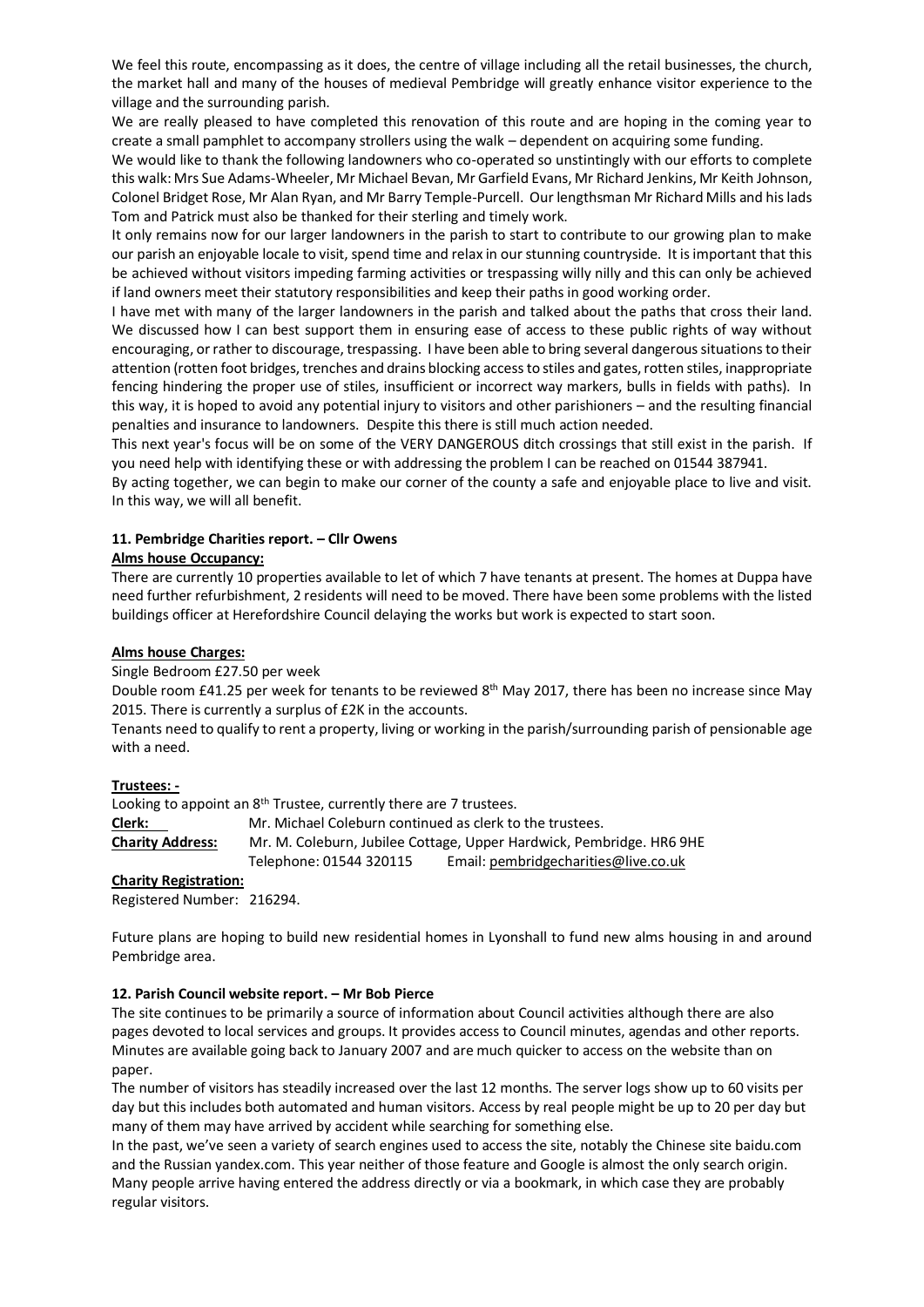Recently, I've been working on adding extra pages to give a fuller coverage of the Neighbourhood Development Plan activities. These pages will show minutes of Steering Group meetings, public consultation documents and material used to support the plan's development. This will be live within a week or so.

## **13. Parish Lengthsman report – Cllr Stokes**

The Lengthsman is contracted by the Parish Council to carry out minor works in and around the Parish, routine drainage, general maintenance, and cleaning of unlit traffic signs, and where requested by the parish other works on the B and C category roads and lanes e.g. storm damage.

The parish has 38km of such roads, and until this year the lengthsman has been funded by Herefordshire Council at a rate of I think £90/km.

This year the grant is reduced to £30/km, and match funded by the parish council, and from 1<sup>st</sup> April 2018, funding from HC ceases.

Our lengthsman Richard Mills knows our minor roads and verges, including flooding hot spots very well, and has given very good service without the need for supervision.

He is also responsible for the maintenance of the footpaths in our parish, but Michael Hancock will report on that.

# **14. Church report**

No report provided.

## **15. Good neighbour scheme - Mrs P Stokes**

Over the last twelve months the Scheme has actioned 35 different requests. As well as continuing to help our ongoing clients we have had requests from 4 new people. The total hours that our volunteers have contributed equates to 145hrs.

We continue to have a diverse number of requests from dog walking, shopping and hospital visiting to name a few. However, as I have reported over the last couple of years there is still an ongoing decline in parishioners requesting help. This may be for different reasons; a reluctance to ask for help; or maybe still not knowing about the Scheme. We will continue to put fliers in the Parish News from time to time and would request that everyone would spread the word about the Scheme.

Our monthly Coffee mornings are still successful and again I would like to take this opportunity of thanking everyone involved, that is our volunteers for their time and cake baking, other community members such as Pips, WI, Pembridge Parish Council and the Church for taking one month a year to run the event.

We are still receiving enquiries from other villages to help set up their own Scheme, the most recent being St. Michaels Tenbury Wells.

I would like to take this opportunity once again to thank all the PGNS Volunteers, and the Parish Council for their ongoing support.

# **17. Ward Councillors report - Cllr Phillips.**

The austerity cuts to local Government and rising costs of Adult and Children`s Care continue to have a huge impact on the delivery of services by Herefordshire Council to the local communities and business. From 2010/11 to 2016/17 the Council has made £70 million savings and needs to identify another £17.5 million between 2017/18 to 2019/20.

The Council has managed it`s budget tightly and with the benefit of a milder winter will see an underspend for 2016/17. In March the Council set its three-year medium financial plan which included for this year a 1.9% increase in Council Tax and an additional 2% to cover increased social care costs including the National Living Wage.

A budget for 2017/18 of approx. £145 million has been identified which required finding savings of £6.8 million. Expenditure includes adult social care budget at £51 million and the Children's non-school budget will be £21 million (both after income fees). Additional funding has been announced by Government for social care but the details of this still need to be worked through. This will be funded by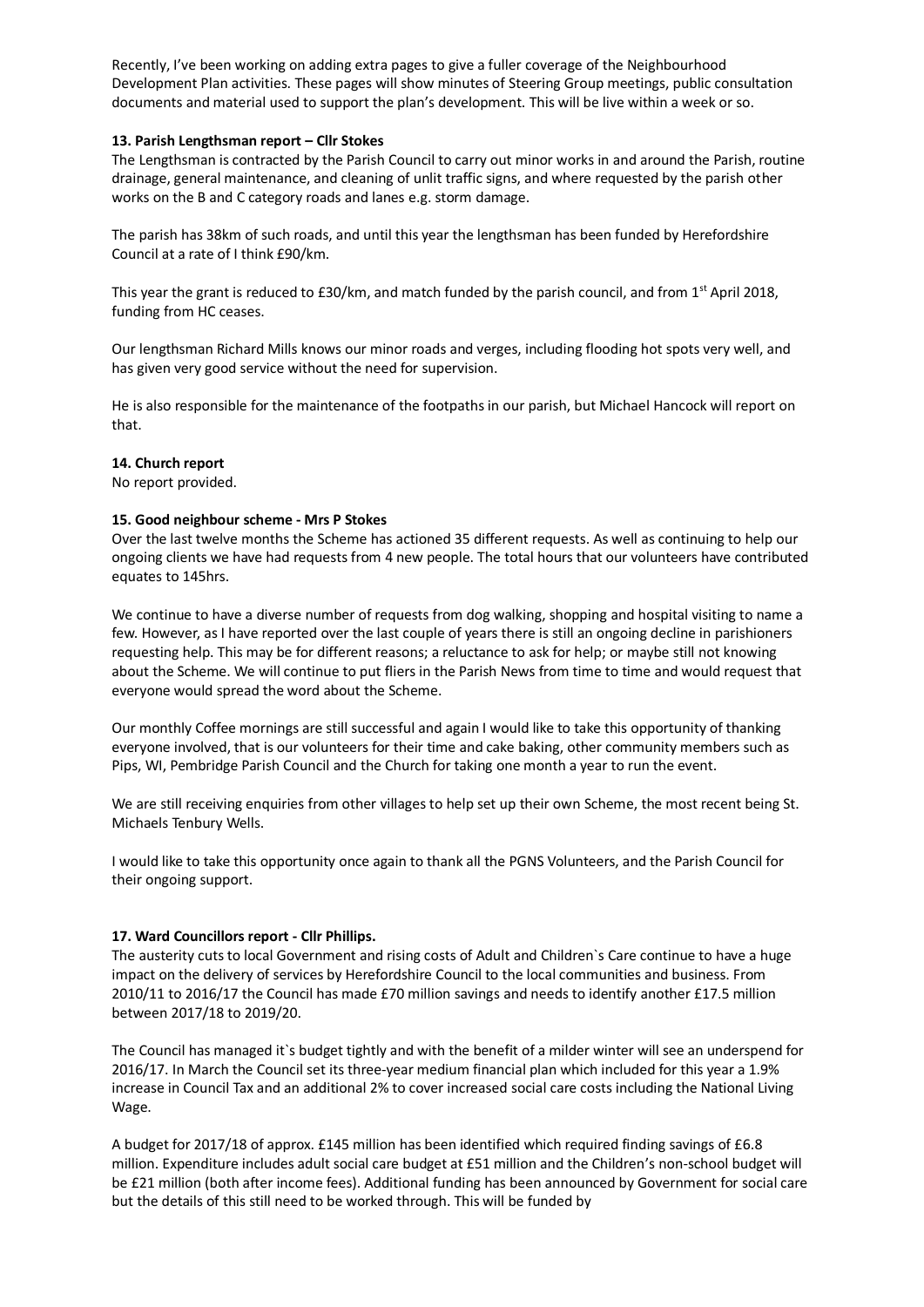| Council tax                   | £93 million | £89m in 2016/17               |
|-------------------------------|-------------|-------------------------------|
| <b>Business rates</b>         |             | £32.5 million £30m in 2016/17 |
| Government grants £19 million |             | £27m in 2016/17.              |

Herefordshire Council collects and sends to Government approx. £10 million in business rates and receives back after a national reallocation £32 million. The Government is reviewing this element of local government finance and it will be vital for us to continue to receive the current return funding levels post 2020. As I have voiced before the reductions in Government support have a greater impact in rural areas such as ours who have a geographical challenge and receive less funding per head than urban areas and significantly less than Wales and Scotland.

Included in savings plan is the transfer of the costs of the lengthsman and footpath schemes to Parish Councils which impacts on the Parish Precept.

There continues to be a rising issue of access to services in rural areas both in the private and public sector with the closure of banks, our local six form at Lady Hawkins, and maintaining GP practices and the Kington library centre

The Government has announced funding for the new University project in Hereford, new Cyber security centre at Rotherwas and planning permission and funding secured for the first phase of the Hereford by pass from A49 to A465. The consultation of the rest of the By-pass is currently underway with an exhibition in the library in Broad street. Both the new retail Market Development and Livestock market are continuing to be successful as are the recycling centres at both Leominster and Kington are very successful.

#### PLANNING

Inspectors at appeal identified that Herefordshire lacked an identified 5-year housing land supply (along with 70% of all English authorities). This means that with the Government`s National Planning Policy Framework (NPPF) a presumption in favour to build in and on the edge of the identified settlements in the ward are being passed. The settlements are Pembridge, Shobdon, Lyonshall, Eardisland, Titley, Staunton and Holmes Marsh. All the rest of the parishes are considered to be open countryside with restricted development to Barn conversations and business need properties.

Planning applications must comply with the NPPF, Herefordshire Council Core Strategy and when adopted the local Neighbourhood Plan.

Eardisland Neighbourhood Plan was adopted last year and played an important role in refusing an application for five houses in the village and in the dismissal at appeal. Pembridge, Shobdon, Lyonshall and Titley Neighbourhood Plans are all progressing. The community should understand that these plans involve considerable time and commitment by the local people involved.

The Governments policy to prevent any infrastructure levy on developments of 10 houses or less means that financial contributions to local highway and other projects are lost. I have attempted to get financial contributions from developers for my community but this has not had the full support of some of my parish councillors or developers. The Government announced that the Community Infrastructure levy which was due to come in next year would be replaced in legislation this autumn. I have requested our MP Bill Wiggin put down a parliamentary question clarifying that the Government will continue to insist that 25% of that levy goes to locally agreed parish priorities.

#### **HIGHWAYS**

The condition of our local roads is a real concern and this is after a mild winter. I continue to press for more funding into highway maintenance and was pleased to hear that following lobbing from our MP and council we have received £899K for potholes in 2017/18. Following the successful outcome of £6.5 million compensation from Amey I have requested that the resurfacing of the village is a priority in the resulting resurfacing programme.

I work with my Balfour Steward Lara Edwards, Clerks and Parish Councils on highway repairs and submitted a list of highways to be resurfaced in 2017. I have provided all my Parish Councillors with identification maps of all the local highways and they receive weekly reports from Balfour on local working